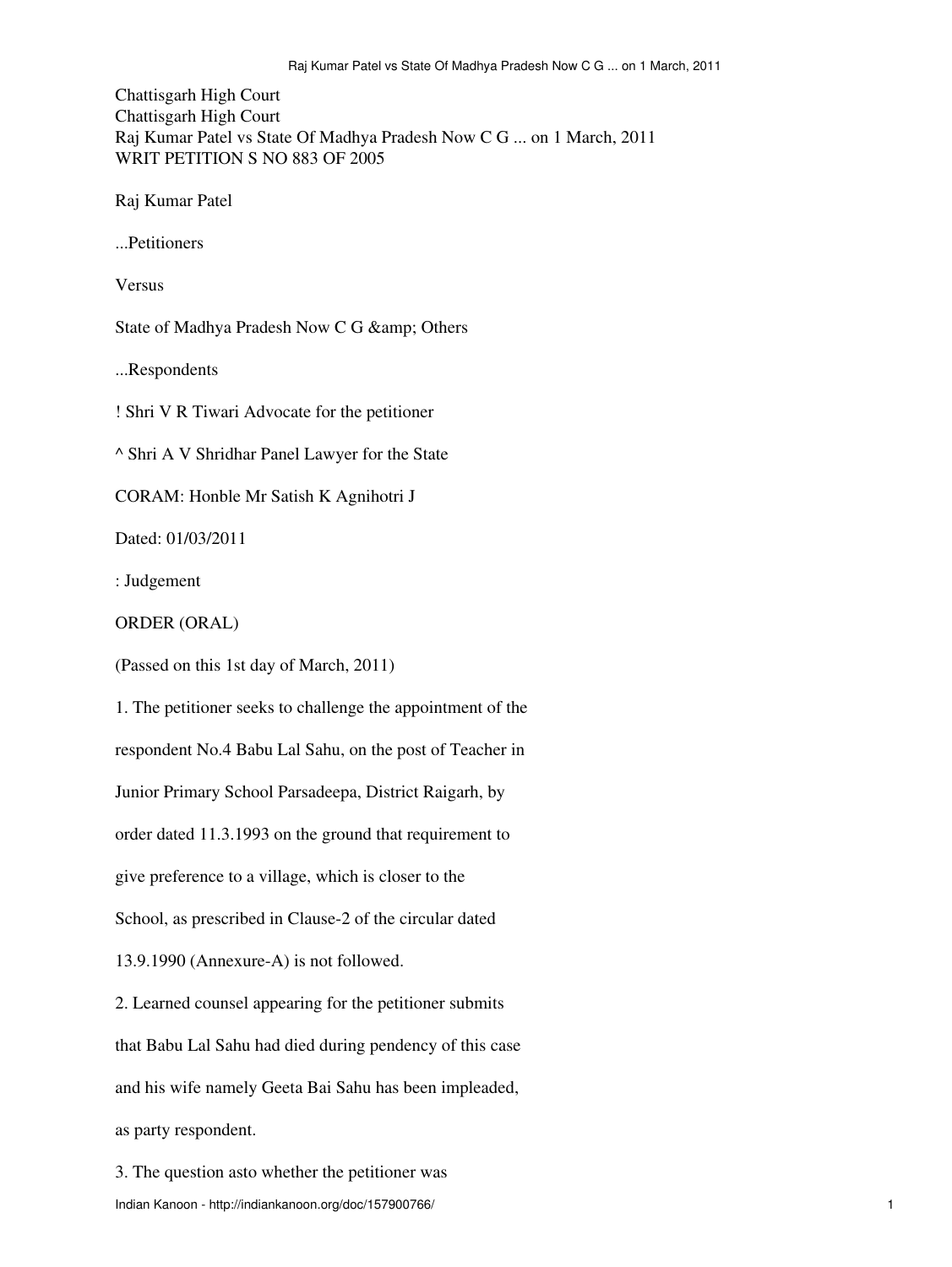appointed, in accordance with law, cannot be considered at this stage, as Babu Lal had already died. Secondly, the petitioner has not claimed his appointment, as a consequence of quashing of the appointment order dated 11.3.1993, but the relief sought for, is to consider the candidates belonging to Parsadeepa Para village in preference to other candidates, which cannot be granted today, when the appointment of Babu Lal was made on 11.3.1993 and he died during pendency of this petition. Thus, the question raised by the petitioner has become academic, warranting no adjudication. 4. It is well settled that if a case has become infructuous on the facts of the case and question remains to be decided for academic purpose, it is not necessary to examine the case. In the matter of Basheshar Nath v. Commissioner of Income-tax, Delhi and Rajasthan and another1, the Supreme Court observed as under :

"12. ...We take the view that this Court should not make any pronouncement on any question which is not strictly necessary for the disposal of the particular case before it. We, therefore, confine our attention to Art. 14 and proceed to discuss the question on that footing. & quot;

5. In the matter of Dhartipakar Madan Lal Agarwal v.

Rajiv Gandhi2, their Lordships observed as under :-

"4. ....In this view grounds raised in the petition for setting aside the election of the respondent have been rendered academic. Court should not undertake to decide an issue unless it is a living issue between the parties. If an issue is purely academic in that its decision one way or the other would have no impact on the position of the parties, it would be waste of public time to engage itself in deciding it. Lord Viscount Simon in his speech in the House of Lords in Sun Life Assurance Co. of Canada v. Jarvis observed : I do not think that it would be a proper exercise of the authority which this House possesses to hear appeals if it occupies time in this case in deciding an academic question, the answer to which cannot affect the respondent in any way. It is an essential quality of an appeal fit to be disposed of by his House that there should exist between the parties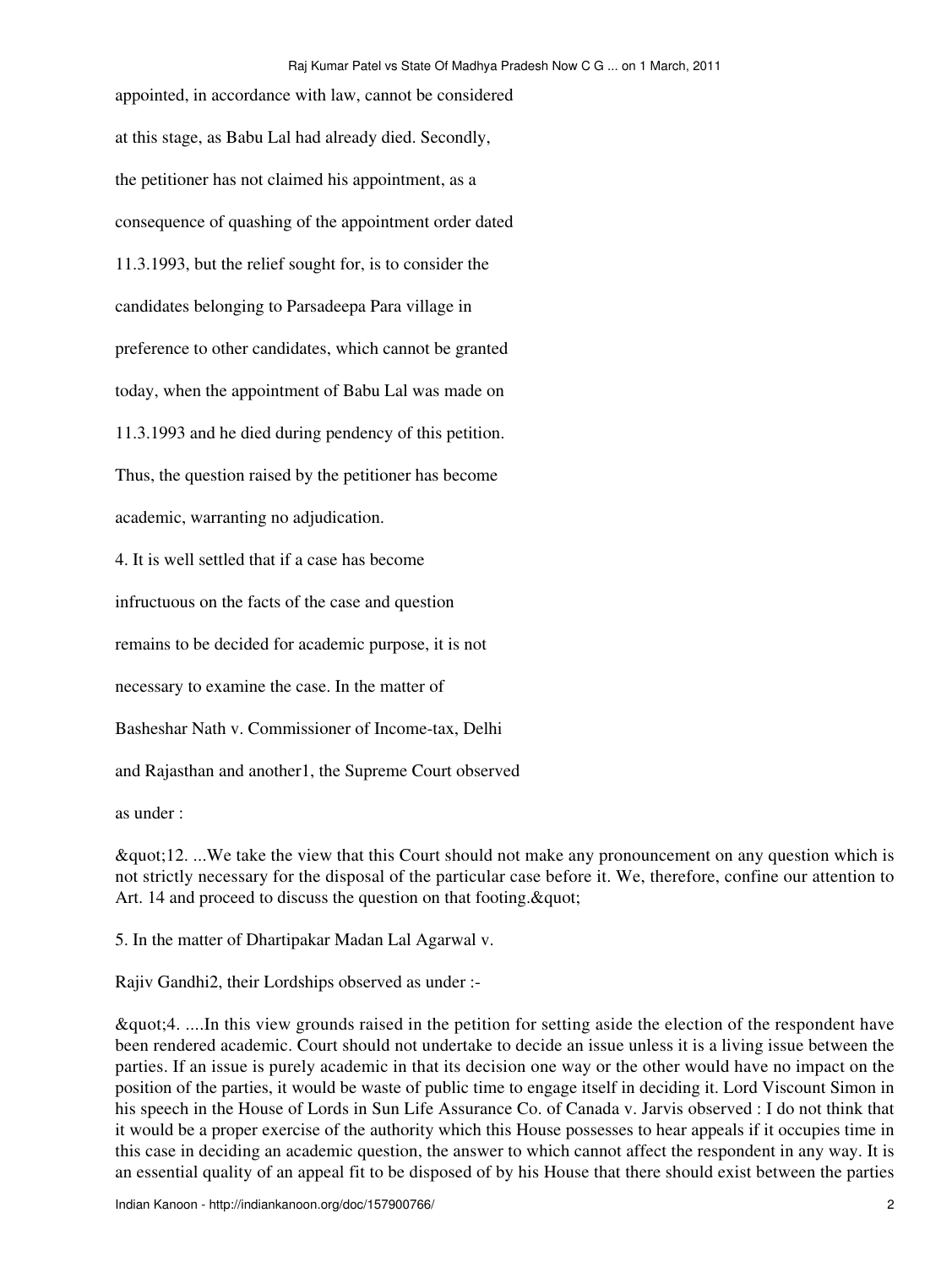## Raj Kumar Patel vs State Of Madhya Pradesh Now C G ... on 1 March, 2011

to a matter in actual controversy which the House undertakes to decide as a living issue. & quot;

6. In the matter of Secretary, Ministry of Information &

Broadcasting, Govt. of India and others v. Cricket

Association of Bengal and others3, the Supreme Court

observed as under :-

"121. The orders passed by the High Court have to be viewed against the backdrop of the events and the position of law discussed above. The circumstances in which the High Court passed the orders and the factual and legal considerations which weighed with it in passing them speak for themselves. However, since the cricket matches have already been telecast, the question of the legality or otherwise of the orders has become academic and it is not necessary to pronounce our formal verdict on the same. Hence we refrain from doing so."

7. In the mater of State of Manipur and others v.

Chandam Manihar Singh4 the Supreme Court observed as

under:-

"10. Having given our anxious consideration to the rival contentions, we find that as the High Court's direction in favour of the respondent's tenure which is to expire on 15-10-1999 has almost worked itself out and less than a month remains for him to act as Chairman of the Board, the first grievance raised by learned Senior Counsel for the appellants in connection with the removal of the respondent by order dated 19-10-1998 has become of academic interest. We, therefore, did not permit learned Senior Counsel for the appellants to canvass this point any further before us. That takes us to the consideration of the second point. & quot;

8. The Hon'ble Constitution Bench of the Supreme Court in

the matter of Arnit Das v. State of Bihar5 observed as

under:-

"6. It is settled practice that this Court does not decide matters which are only of academic interest on the facts of a particular case. (See with advantage: Sanjeev Coke Mfg. Co. v. Bharat Coking Coal Ltd., R. S. Nayak v. A. R. Antulay and Dhartipakar Madan Lal Agarwal v. Rajiv Gandhi.) & quot;.

9. In the matter of Prakash Singh Badal and another v.

State of Punjab and others6 the Supreme Court observed

as under:-

"39. So far as the question about the non-application of mind in the sanction or absence of sanction is concerned, this has been answered in the first question i.e. where the public servant has ceased to be a public servant since he has ceased to hold the office where the alleged offence is supposed to have taken place, the other questions really become academic. $\&$ quot;

10. This Court, relying on the observations made by the